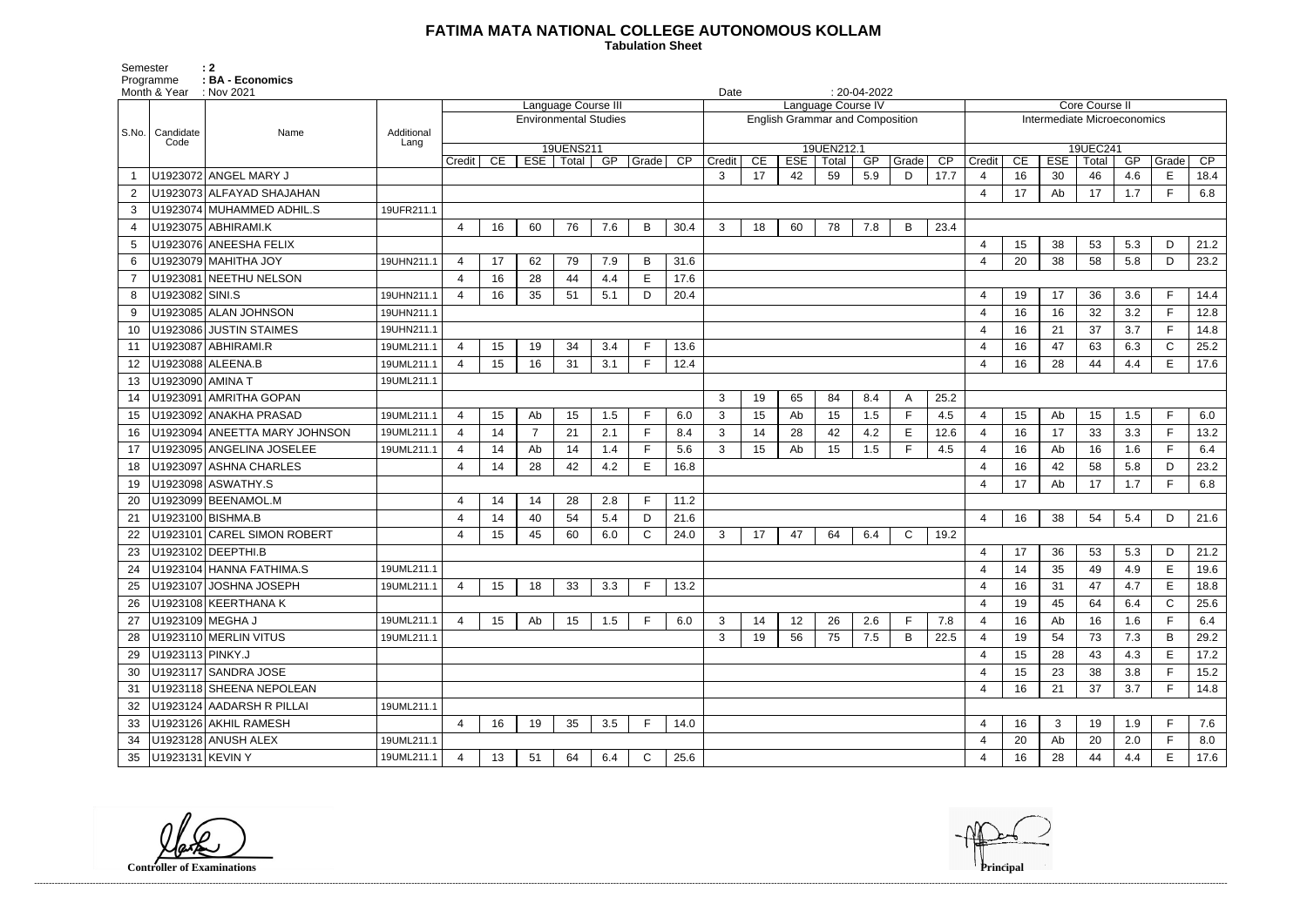|       |                  |                           |            | Language Course III |    |                              |                  |     |       |      |             |    |                                        | Language Course IV |     |       |      |                    |                             |     | Core Course II |     |          |      |  |
|-------|------------------|---------------------------|------------|---------------------|----|------------------------------|------------------|-----|-------|------|-------------|----|----------------------------------------|--------------------|-----|-------|------|--------------------|-----------------------------|-----|----------------|-----|----------|------|--|
|       |                  |                           |            |                     |    | <b>Environmental Studies</b> |                  |     |       |      |             |    | <b>English Grammar and Composition</b> |                    |     |       |      |                    | Intermediate Microeconomics |     |                |     |          |      |  |
| S.No. | Candidate        | Name                      | Additional |                     |    |                              |                  |     |       |      |             |    |                                        |                    |     |       |      |                    |                             |     |                |     |          |      |  |
|       | Code             |                           | Lang       |                     |    |                              | <b>19UENS211</b> |     |       |      |             |    |                                        | 19UEN212.1         |     |       |      | 19UEC241           |                             |     |                |     |          |      |  |
|       |                  |                           |            | Credit              | CE | ESE                          | Total            | GP  | Grade | CP   | Credit   CE |    | ESE                                    | Total              | GP  | Grade | - CP | $Credit$ $C \to C$ |                             | ESE | Total          | GP  | Grade CP |      |  |
| 36    |                  | U1923133 MADHAN.S.KUMAR   | 19UML211.1 |                     |    |                              |                  |     |       |      |             |    |                                        |                    |     |       |      |                    |                             |     |                |     |          |      |  |
| 37    |                  | U1923134 MIDHUN LAL       | 19UML211.1 |                     | 14 | 30                           | 44               | 4.4 |       | 17.6 |             | 16 | 46                                     | 62                 | 6.2 |       | 18.6 |                    |                             |     |                |     |          | 4.4  |  |
| 38    |                  | $ U1923135 $ PRASANTH O S |            |                     |    |                              |                  |     |       |      |             | 13 | 34                                     | 47                 | 4.7 |       | 14.1 |                    |                             |     |                |     |          | 6.8  |  |
| 39    |                  | U1923137 ROSHIN R         | 19UML211.1 |                     |    |                              |                  |     |       |      |             |    |                                        |                    |     |       |      |                    | 13                          |     | 13             | 1.3 |          | 5.2  |  |
| 40    |                  | U1923138 SABARINATH J     | 19UML211.1 |                     |    |                              |                  |     |       |      |             |    |                                        |                    |     |       |      |                    |                             |     |                |     |          |      |  |
| 41    | U1923139 SHIJO.S |                           |            |                     | 16 | 36                           | 52               | 5.2 |       | 20.8 |             |    |                                        |                    |     |       |      |                    | 14                          | 33  | 47             | 4.7 |          | 18.8 |  |
| 42    |                  | U1923141 SUJITHLAL M      | 19UML211.1 |                     | 15 | 19                           | 34               | 3.4 |       | 13.6 |             |    |                                        |                    |     |       |      | 4                  | 16                          |     | 17             |     |          | 6.8  |  |

llake **Controller of Examinations**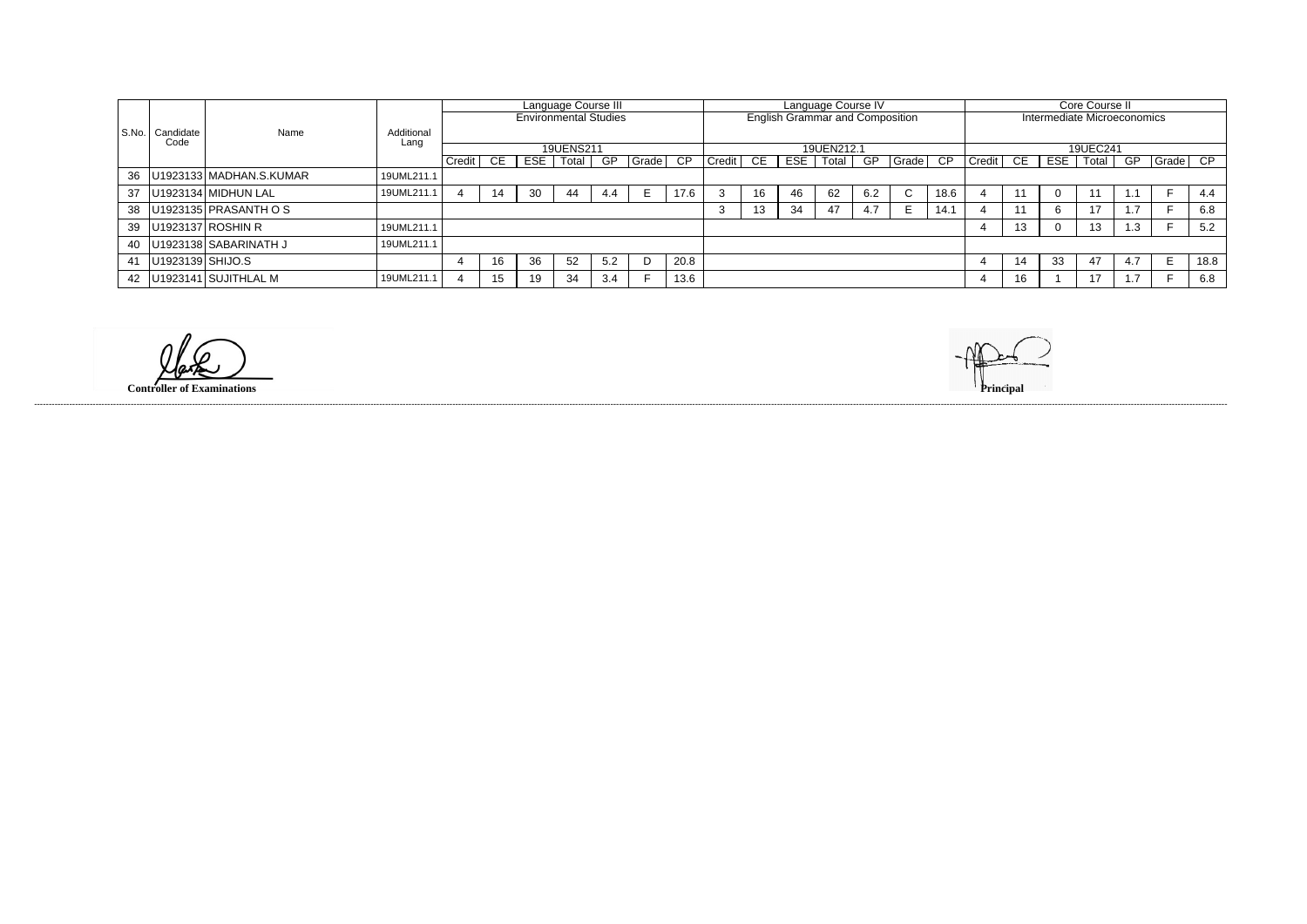|       |                   |                               |                    | <b>Complementary Course III</b> |    |            |                                       |     |       |                                     | <b>Complementary Course IV</b> |                |            |                   |     |       |      |  |  |  |
|-------|-------------------|-------------------------------|--------------------|---------------------------------|----|------------|---------------------------------------|-----|-------|-------------------------------------|--------------------------------|----------------|------------|-------------------|-----|-------|------|--|--|--|
|       |                   |                               |                    |                                 |    |            | <b>Indian Government and Politics</b> |     |       | History of Modern India (1901-1920) |                                |                |            |                   |     |       |      |  |  |  |
| S.No. | Candidate<br>Code | Name                          | Additional<br>Lang |                                 |    |            |                                       |     |       |                                     |                                |                |            |                   |     |       |      |  |  |  |
|       |                   |                               |                    | Credit                          | CE | <b>ESE</b> | 19UPS231<br>Total                     | GP  | Grade | $\overline{CP}$                     | Credit                         | CE             | <b>ESE</b> | 19UHY231<br>Total | GP  | Grade | CP   |  |  |  |
|       |                   | U1923072 ANGEL MARY J         |                    |                                 |    |            |                                       |     |       |                                     |                                |                |            |                   |     |       |      |  |  |  |
| 2     |                   | U1923073 ALFAYAD SHAJAHAN     |                    |                                 |    |            |                                       |     |       |                                     |                                |                |            |                   |     |       |      |  |  |  |
| 3     |                   | U1923074 MUHAMMED ADHIL.S     | 19UFR211.1         |                                 |    |            |                                       |     |       |                                     |                                |                |            |                   |     |       |      |  |  |  |
| 4     |                   | U1923075 ABHIRAMI.K           |                    | 3                               | 19 | 73         | 92                                    | 9.2 | $A+$  | 27.6                                |                                |                |            |                   |     |       |      |  |  |  |
| 5     |                   | U1923076 ANEESHA FELIX        |                    | 3                               | 18 | 54         | 72                                    | 7.2 | B     | 21.6                                |                                |                |            |                   |     |       |      |  |  |  |
| 6     |                   | U1923079 MAHITHA JOY          | 19UHN211.1         |                                 |    |            |                                       |     |       |                                     |                                |                |            |                   |     |       |      |  |  |  |
|       |                   | U1923081 NEETHU NELSON        |                    |                                 |    |            |                                       |     |       |                                     |                                |                |            |                   |     |       |      |  |  |  |
| 8     | U1923082 SINI.S   |                               | 19UHN211.1         |                                 |    |            |                                       |     |       |                                     |                                |                |            |                   |     |       |      |  |  |  |
| 9     |                   | U1923085 ALAN JOHNSON         | 19UHN211.1         |                                 |    |            |                                       |     |       |                                     | 3                              | 12             | Ab         | 12                | 1.2 | F     | 3.6  |  |  |  |
| 10    |                   | U1923086 JUSTIN STAIMES       | 19UHN211.1         | 3                               | 18 | 40         | 58                                    | 5.8 | D     | 17.4                                | 3                              | 16             | Ab         | 16                | 1.6 | F.    | 4.8  |  |  |  |
| 11    |                   | U1923087 ABHIRAMI.R           | 19UML211.1         |                                 |    |            |                                       |     |       |                                     |                                |                |            |                   |     |       |      |  |  |  |
| 12    |                   | U1923088 ALEENA.B             | 19UML211.1         |                                 |    |            |                                       |     |       |                                     |                                |                |            |                   |     |       |      |  |  |  |
| 13    | U1923090 AMINA T  |                               | 19UML211.1         |                                 |    |            |                                       |     |       |                                     |                                |                |            |                   |     |       |      |  |  |  |
| 14    |                   | U1923091 AMRITHA GOPAN        |                    |                                 |    |            |                                       |     |       |                                     |                                |                |            |                   |     |       |      |  |  |  |
| 15    |                   | U1923092 ANAKHA PRASAD        | 19UML211.1         | 3                               | 17 | Ab         | 17                                    | 1.7 | F     | 5.1                                 | 3                              | $\overline{2}$ | 28         | 30                | 3.0 | F.    | 9.0  |  |  |  |
| 16    |                   | U1923094 ANEETTA MARY JOHNSON | 19UML211.1         | 3                               | 18 | 40         | 58                                    | 5.8 | D     | 17.4                                |                                |                |            |                   |     |       |      |  |  |  |
| 17    |                   | U1923095 ANGELINA JOSELEE     | 19UML211.1         | 3                               | 19 | Ab         | 19                                    | 1.9 | F.    | 5.7                                 | 3                              | 18             | Ab         | 18                | 1.8 | F     | 5.4  |  |  |  |
| 18    |                   | U1923097 ASHNA CHARLES        |                    |                                 |    |            |                                       |     |       |                                     |                                |                |            |                   |     |       |      |  |  |  |
| 19    |                   | U1923098 ASWATHY.S            |                    |                                 |    |            |                                       |     |       |                                     |                                |                |            |                   |     |       |      |  |  |  |
| -20   |                   | U1923099 BEENAMOL.M           |                    |                                 |    |            |                                       |     |       |                                     |                                |                |            |                   |     |       |      |  |  |  |
| 21    |                   | U1923100 BISHMA.B             |                    | 3                               | 19 | 40         | 59                                    | 5.9 | D     | 17.7                                |                                |                |            |                   |     |       |      |  |  |  |
| 22    |                   | U1923101 CAREL SIMON ROBERT   |                    |                                 |    |            |                                       |     |       |                                     |                                |                |            |                   |     |       |      |  |  |  |
| 23    |                   | U1923102 DEEPTHI.B            |                    |                                 |    |            |                                       |     |       |                                     |                                |                |            |                   |     |       |      |  |  |  |
| 24    |                   | U1923104 HANNA FATHIMA.S      | 19UML211.1         |                                 |    |            |                                       |     |       |                                     |                                |                |            |                   |     |       |      |  |  |  |
| 25    |                   | U1923107 JOSHNA JOSEPH        | 19UML211.1         |                                 |    |            |                                       |     |       |                                     | 3                              | 15             | 36         | 51                | 5.1 | D     | 15.3 |  |  |  |
| 26    |                   | U1923108 KEERTHANA K          |                    | 3                               | 19 | 54         | 73                                    | 7.3 | B     | 21.9                                |                                |                |            |                   |     |       |      |  |  |  |
| 27    | U1923109 MEGHA J  |                               | 19UML211.1         | 3                               | 19 | 8          | 27                                    | 2.7 | F.    | 8.1                                 | 3                              | 15             | Ab         | 15                | 1.5 | F.    | 4.5  |  |  |  |
| 28    |                   | U1923110 MERLIN VITUS         | 19UML211.1         | 3                               | 19 | 62         | 81                                    | 8.1 | A     | 24.3                                |                                |                |            |                   |     |       |      |  |  |  |
| 29    | U1923113 PINKY.J  |                               |                    |                                 |    |            |                                       |     |       |                                     |                                |                |            |                   |     |       |      |  |  |  |
| 30    |                   | U1923117 SANDRA JOSE          |                    |                                 |    |            |                                       |     |       |                                     |                                |                |            |                   |     |       |      |  |  |  |
| 31    |                   | U1923118 SHEENA NEPOLEAN      |                    | 3                               | 18 | 38         | 56                                    | 5.6 | D     | 16.8                                |                                |                |            |                   |     |       |      |  |  |  |
| 32    |                   | U1923124 AADARSH R PILLAI     | 19UML211.1         | 3                               | 17 | 28         | 45                                    | 4.5 | Е     | 13.5                                |                                |                |            |                   |     |       |      |  |  |  |
| 33    |                   | U1923126 AKHIL RAMESH         |                    |                                 |    |            |                                       |     |       |                                     |                                |                |            |                   |     |       |      |  |  |  |
| 34    |                   | U1923128 ANUSH ALEX           | 19UML211.1         |                                 |    |            |                                       |     |       |                                     |                                |                |            |                   |     |       |      |  |  |  |
| 35    | U1923131 KEVIN Y  |                               | 19UML211.1         |                                 |    |            |                                       |     |       |                                     |                                |                |            |                   |     |       |      |  |  |  |

**Controller of Examinations Principal**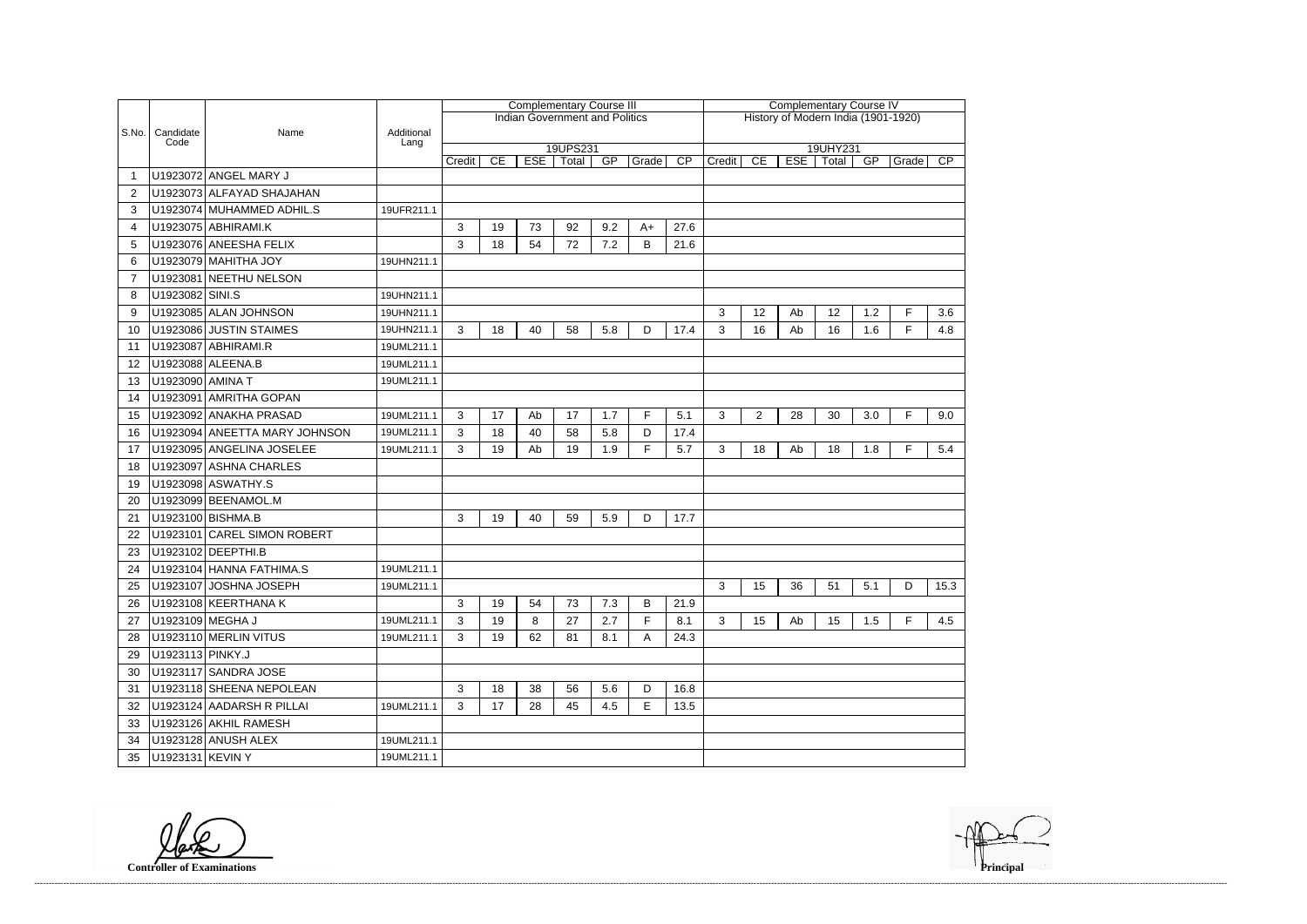|                |                   |                         |                    |        |    |            | <b>Complementary Course III</b>       |     |       |           |                                     | <b>Complementary Course IV</b> |            |       |     |       |           |  |
|----------------|-------------------|-------------------------|--------------------|--------|----|------------|---------------------------------------|-----|-------|-----------|-------------------------------------|--------------------------------|------------|-------|-----|-------|-----------|--|
|                |                   |                         |                    |        |    |            | <b>Indian Government and Politics</b> |     |       |           | History of Modern India (1901-1920) |                                |            |       |     |       |           |  |
| S.No.          | Candidate<br>Code | Name                    | Additional<br>Lang |        |    |            |                                       |     |       |           |                                     |                                |            |       |     |       |           |  |
|                |                   |                         |                    |        |    |            | 19UPS231                              |     |       |           | 19UHY231                            |                                |            |       |     |       |           |  |
|                |                   |                         |                    | Credit | СE | <b>ESE</b> | Total                                 | GP  | Grade | <b>CP</b> | Credit                              | CЕ                             | <b>ESE</b> | Total | GP  | Grade | <b>CP</b> |  |
| -36            |                   | U1923133 MADHAN.S.KUMAR | 19UML211.1         | 3      | 18 |            | 18                                    | 1.8 |       | 5.4       | 3                                   |                                | 10         | 14    | 1.4 |       | 4.2       |  |
| 37             |                   | U1923134 MIDHUN LAL     | 19UML211.1         |        |    |            |                                       |     |       |           | 3                                   |                                | 31         | 42    | 4.2 | E     | 12.6      |  |
| 38             |                   | U1923135 PRASANTH O S   |                    |        |    |            |                                       |     |       |           |                                     |                                |            |       |     |       |           |  |
| 39             |                   | U1923137 ROSHIN R       | 19UML211.1         | 3      | 16 | 29         | 45                                    | 4.5 |       | 13.5      | 3                                   | 13                             | 6          | 19    | 1.9 |       | 5.7       |  |
| -40            |                   | U1923138   SABARINATH J | 19UML211.1         |        |    |            |                                       |     |       |           |                                     |                                |            |       |     |       |           |  |
| 4 <sup>′</sup> | U1923139 SHIJO.S  |                         |                    | 3      | 15 | 36         | 51                                    | 5.1 |       | 15.3      | 3                                   | 16                             | 31         | 47    | 4.7 | E.    | 14.1      |  |
| -42            |                   | U1923141 SUJITHLAL M    | 19UML211.1         | 3      | 16 | 29         | 45                                    | 4.5 |       | 13.5      | 3                                   | 15                             | Ab         | 15    | 1.5 |       | 4.5       |  |

llake **Controller of Examinations**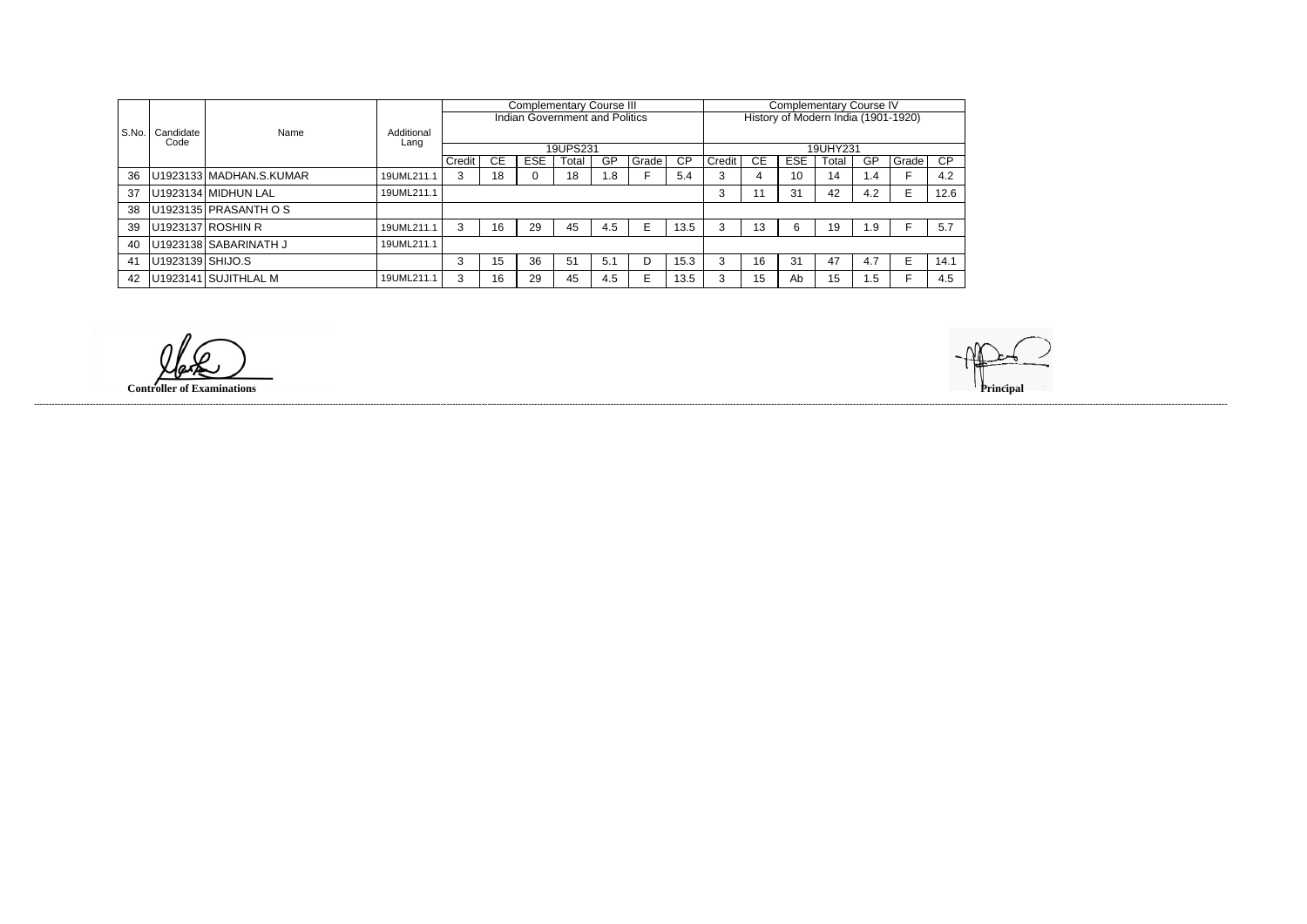|                |                   |                               |                    |        |    |            | Language Course V |     |       |                 |                |                          |              |               |
|----------------|-------------------|-------------------------------|--------------------|--------|----|------------|-------------------|-----|-------|-----------------|----------------|--------------------------|--------------|---------------|
|                |                   |                               |                    |        |    |            |                   |     |       |                 |                |                          |              |               |
| S.No.          | Candidate<br>Code | Name                          | Additional<br>Lang |        |    |            |                   |     |       |                 | Total          | <b>SCPA</b>              | Grade        | Result        |
|                |                   |                               |                    | Credit | CE | <b>ESE</b> | Total             | GP  | Grade | $\overline{CP}$ |                |                          |              |               |
| 1              |                   | U1923072 ANGEL MARY J         |                    |        |    |            |                   |     |       |                 | 108.5          | 4.72                     | E            | PASSED        |
| $\overline{2}$ |                   | U1923073 ALFAYAD SHAJAHAN     |                    |        |    |            |                   |     |       |                 |                | $\overline{\phantom{a}}$ | F            | <b>FAILED</b> |
| 3              |                   | U1923074 MUHAMMED ADHIL.S     | 19UFR211.1         | 3      | 10 | 35         | 45                | 4.5 | E     | 13.5            | 102.4          | 5.12                     | D            | <b>PASSED</b> |
| 4              |                   | U1923075 ABHIRAMI.K           |                    |        |    |            |                   |     |       |                 | 153.5          | 5.12                     | D            | PASSED        |
| 5              |                   | U1923076 ANEESHA FELIX        |                    |        |    |            |                   |     |       |                 | 109.1          | 5.46                     | D            | PASSED        |
| 6              |                   | U1923079 MAHITHA JOY          | 19UHN211.1         | 3      | 18 | 52         | 70                | 7.0 | B     | 21.0            | 129.5          | 4.18                     | E            | <b>PASSED</b> |
| $\overline{7}$ | U1923081          | NEETHU NELSON                 |                    |        |    |            |                   |     |       |                 | 103.9          | 5.20                     | D            | <b>PASSED</b> |
| 8              | U1923082 SINI.S   |                               | 19UHN211.1         | 3      | 17 | 45         | 62                | 6.2 | С     | 18.6            |                |                          | F            | <b>FAILED</b> |
| 9              |                   | U1923085 ALAN JOHNSON         | 19UHN211.1         | 3      | 12 | 43         | 55                | 5.5 | D     | 16.5            | 97.6           | 3.61                     | F            | PASSED        |
| 10             |                   | U1923086 JUSTIN STAIMES       | 19UHN211.1         | 3      | 12 | 53         | 65                | 6.5 | C     | 19.5            |                |                          | F            | <b>FAILED</b> |
| 11             | U1923087          | <b>ABHIRAMI.R</b>             | 19UML211.1         | 3      | 19 | 61         | 80                | 8.0 | A     | 24.0            |                |                          | F            | <b>FAILED</b> |
| 12             |                   | U1923088 ALEENA.B             | 19UML211.1         | 3      | 19 | 64         | 83                | 8.3 | A     | 24.9            | $\blacksquare$ | $\blacksquare$           | F            | <b>FAILED</b> |
| 13             | U1923090 AMINA T  |                               | 19UML211.1         | 3      | 19 | 63         | 82                | 8.2 | А     | 24.6            | 131.5          | 6.58                     | $\mathsf{C}$ | <b>PASSED</b> |
| 14             | U1923091          | <b>AMRITHA GOPAN</b>          |                    |        |    |            |                   |     |       |                 | 177.5          | 7.72                     | B            | PASSED        |
| 15             | U1923092          | <b>ANAKHA PRASAD</b>          | 19UML211.1         | 3      | 19 | Ab         | 19                | 1.9 | F.    | 5.7             |                |                          | F            | <b>FAILED</b> |
| 16             |                   | U1923094 ANEETTA MARY JOHNSON | 19UML211.1         | 3      | 19 | 65         | 84                | 8.4 | A     | 25.2            | $\blacksquare$ |                          | F            | <b>FAILED</b> |
| 17             |                   | U1923095 ANGELINA JOSELEE     | 19UML211.1         | 3      | 19 | Ab         | 19                | 1.9 | F.    | 5.7             |                | ÷                        | F            | <b>FAILED</b> |
| 18             | U1923097          | <b>ASHNA CHARLES</b>          |                    |        |    |            |                   |     |       |                 | 106.0          | 5.30                     | D            | PASSED        |
| 19             |                   | U1923098 ASWATHY.S            |                    |        |    |            |                   |     |       |                 | $\blacksquare$ | ä,                       | F            | <b>FAILED</b> |
| 20             | U1923099          | BEENAMOL.M                    |                    |        |    |            |                   |     |       |                 |                |                          | F            | <b>FAILED</b> |
| 21             |                   | U1923100 BISHMA.B             |                    |        |    |            |                   |     |       |                 | 109.5          | 5.48                     | D            | <b>PASSED</b> |
| 22             | U1923101          | <b>CAREL SIMON ROBERT</b>     |                    |        |    |            |                   |     |       |                 | 123.8          | 4.59                     | E            | PASSED        |
| 23             |                   | U1923102 DEEPTHI.B            |                    |        |    |            |                   |     |       |                 | 117.3          | 5.87                     | D            | <b>PASSED</b> |
| 24             |                   | U1923104 HANNA FATHIMA.S      | 19UML211.1         | 3      | 19 | 56         | 75                | 7.5 | B     | 22.5            | 126.9          | 6.35                     | C            | <b>PASSED</b> |
| 25             |                   | U1923107 JOSHNA JOSEPH        | 19UML211.1         | 3      | 19 | 51         | 70                | 7.0 | B     | 21.0            |                |                          | F            | <b>FAILED</b> |
| 26             |                   | U1923108 KEERTHANA K          |                    |        |    |            |                   |     |       |                 | 133.6          | 4.95                     | E            | PASSED        |
| 27             | U1923109 MEGHA J  |                               | 19UML211.1         | 3      | 19 | Ab         | 19                | 1.9 | F.    | 5.7             | $\sim$         | $\sim$                   | F            | <b>FAILED</b> |
| 28             |                   | U1923110 MERLIN VITUS         | 19UML211.1         | 3      | 19 | 60         | 79                | 7.9 | B     | 23.7            | 152.8          | 4.63                     | E            | <b>PASSED</b> |
| 29             | U1923113 PINKY.J  |                               |                    |        |    |            |                   |     |       |                 | 108.7          | 5.44                     | D            | <b>PASSED</b> |
| 30             |                   | U1923117 SANDRA JOSE          |                    |        |    |            |                   |     |       |                 | $\blacksquare$ | $\blacksquare$           | F            | <b>FAILED</b> |
| 31             |                   | U1923118 SHEENA NEPOLEAN      |                    |        |    |            |                   |     |       |                 |                |                          | F            | <b>FAILED</b> |
| 32             |                   | U1923124 AADARSH R PILLAI     | 19UML211.1         | 3      | 19 | 40         | 59                | 5.9 | D     | 17.7            | 104.6          | 5.23                     | D            | <b>PASSED</b> |
| 33             |                   | U1923126 AKHIL RAMESH         |                    |        |    |            |                   |     |       |                 |                |                          | F            | <b>FAILED</b> |
| 34             |                   | U1923128 ANUSH ALEX           | 19UML211.1         | 3      | 19 | Ab         | 19                | 1.9 | F     | 5.7             | 144.6          | 5.36                     | D            | <b>PASSED</b> |
| 35             | U1923131 KEVIN Y  |                               | 19UML211.1         | 3      | 19 | 18         | 37                | 3.7 | F.    | 11.1            | $\blacksquare$ | $\blacksquare$           | F            | <b>FAILED</b> |

**Controller of Examinations**